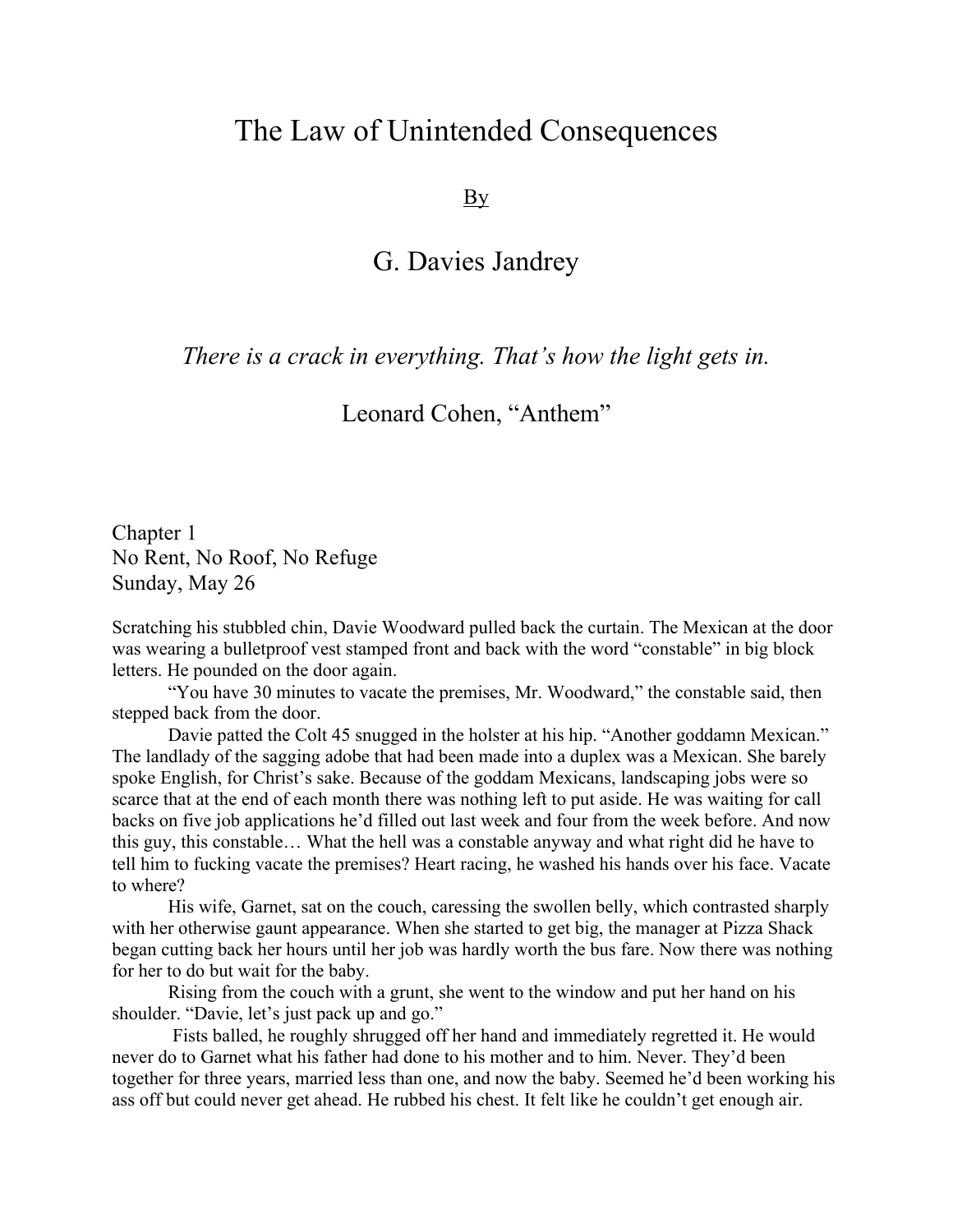A police car pulled into the parking lot and Davie glared as a big, fat black cop climbed out. Backup, Davie assumed, as he watched the two men conferring. He pulled his baseball cap off and ran his fingers through his shaggy, brown hair.

"Not right, Garnet. Not right," he said, but she'd already gone into the bedroom to pack up their belongings. There wasn't that much. The duplex was furnished, if you could call the old sprung couch, chipped dinette set and a recliner that no longer reclined, furniture. Even the mattress on the bedroom floor wasn't theirs.

The trouble had started when they came home after celebrating Garnet's birthday at the Chinese buffet down the road to find that the water heater had sprung a leak. Soon after, they noticed black mold creeping up along the floorboards. Felicia Ramirez, the landlady, kept putting them off, even when Garnet, with her asthma, started to have trouble breathing. Davie reported the mold to the health department, but still nothing. Finally, he told Ramirez that he wouldn't pay the rent until she did something to solve the problem.

Then came the eviction notice. Davie had the money, tried to give it to her, but Ramirez refused to take it; said they had trashed the place and had to be out in 10 days.

When he went to court to fight the eviction, Davie thought it was obvious that the whole thing was retaliation because he'd reported the mold. But the judge asked only one question: "Did you pay the rent?"

That was it. Didn't matter about the mold, didn't matter that he'd tried to pay up but the landlady wouldn't accept it, didn't matter that they had seven months left on their lease. It was the law, the judge said. In less than five minutes it was over.

Shaking his head, Davie closed the curtain. He just didn't get it. It was okay that the shyster of a slum landlord, who was probably not even a U.S. citizen, was charging big bucks for roach-infested substandard housing, but it was not okay for a U.S. citizen to hold out on the rent until something was done to fix a known health hazard. And mold wasn't the only thing wrong, not by a long shot. There were cockroaches in the kitchen and bathroom, and when you flushed the toilet, a black sludge gurgled up from the shower drain. Ramirez never even replaced the water heater. Davie was already out hundreds of dollars, and it was not his fault. He felt like his head was about to explode.

And where were they going to get the money for a new place? Not only did they still have to pay the rent owed, Ramirez blamed them for the broken water heater and water damage to the drywall. She refused to return their security deposit, and they were stuck with the court costs. Right now, there was no money for a new security deposit and the first month's rent on another shit-hole. He punched the wall leaving a satisfying dent in the drywall. They could try pulling that money out of his ass.

Garnet emerged from the bedroom toting a garbage bag of clothing.

He reached for her arm as she walked by and gave it a gentle tug. "Sorry about all this, babe."

"Where are we gonna to go?"

"I'll take you to your sister's."

"But she—"

"Won't have me. I know. I'll camp out in the truck. When I find us a place, I'll come get you. It won't be long, I promise," he said, though he didn't believe it.

Eyes brimming, Garnet headed outside to put her things in their truck, an old faded green Dodge Ram already loaded with assorted landscaping equipment. "You better get your things together," she said over her shoulder. "I'll do the kitchen."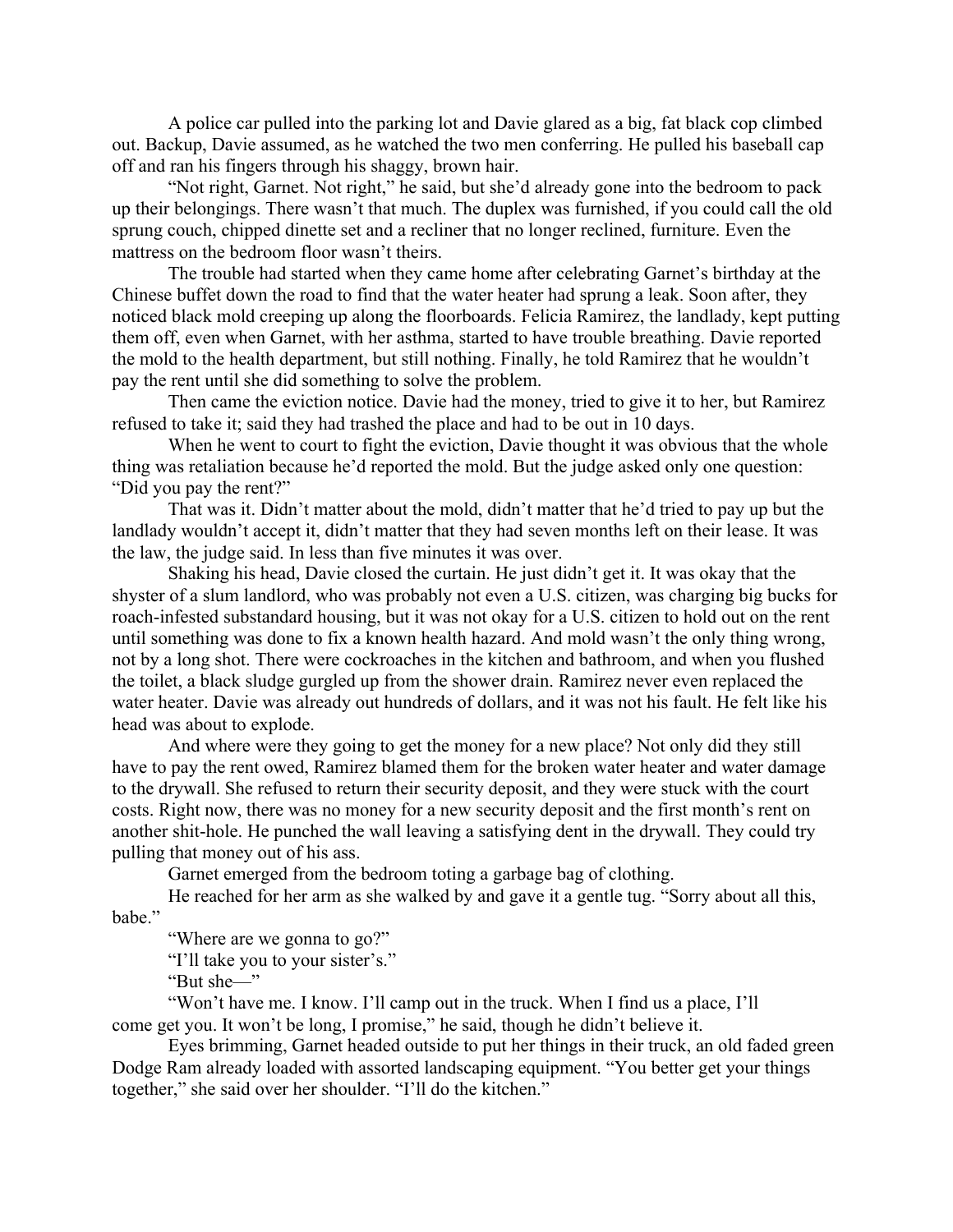He nodded, but didn't move.

"This job sucks, man," Constable Frank Nuñez was saying to Officer Torrance Stedman. "His wife's as big as a house. Did you see her?"

"Yeah."

"I mean, it's the law, it's my job, but sometimes…" He tipped his hat back and rubbed his buzzed head with his knuckles. "My wife's due next month. I really feel for the guy."

"Yeah." Fact was, Stedman knew very well what it was like to be a paycheck away from disaster.

"It's hard to believe." Nuñez pointed his chin at the faded duplex. "The Westside is now prime real estate. With all the white folks moving into the neighborhood, Ramirez could sell this property as is for a chunk of cash. Could be why she's in such a rush to get them out. Sucks, man, but what can you do about it?"

Stedman nodded. "Heads up," he whispered. "Here he comes and he's carrying." He eyed the man's days-old beard, the straggly hair, noted the hunting knife in a scabbard strapped to his leg, the Colt 45 on his hip and tried to assess the danger. "Let me handle this one, Frank," he said, stepping forward.

"Afternoon, Mr. Woodward. I'm real sorry for your troubles." Stedman had learned that a simple apology can save time, effort and sometimes lives.

"I've got the rent money." He reached in his pocket and pulled out his wallet. "Take it. We need more time to find another place."

"Sorry man, I can't accept your rent money. We've got court orders, and, right or wrong, you've got 30 minutes."

The hot afternoon sun was making Stedman's skin itch. He scratched the back of his neck. "I know it's too late for advice, but the same thing happened to my daughter not so long ago. She withheld the rent because of a gas leak, then got an eviction notice. I was pretty damn mad, went with her to court to fight it. But it seems the law requires that the renter give written notice before withholding rent. She was SOL as they say." He shook his head. "Doesn't seem right, but it's the law."

The man looked at him as if he were speaking a foreign language.

"Just thought you might want to know in case this ever happens to you again." Stedman paused to scratch his ear. "Oh, yeah, one other thing, man. Never tell the judge you didn't pay the rent. Tell him anything but that. Once you say those words, he stops listening 'cause nothing else matters before the law."

"Then the law is fucked."

"In this case, I have to agree." Stedman studied the ground for a moment. "Hey, I noticed your wife's gonna have a baby soon. Can I help you load up your belongings?"

After dropping his wife off at her sister's, Davie had picked up a six-pack of Bud and a Whopper and fries at Burger King, then headed to a spot out in the desert where he used to take Garnet before they moved in together.

Though it was not yet solid dark, the sun and the fast food were gone, and the doves and quail were settling in for the night. He'd just opened his last beer, thinking he'd be needing another six-pack, when a flashy red Camaro came bumping down the dirt road. The driver, a Mexican kid, his girl snuggled next to him, carefully skirted the deep ruts to avoid bottoming out. Davie sipped his beer as he watched them pull onto the narrow track that led to the wash.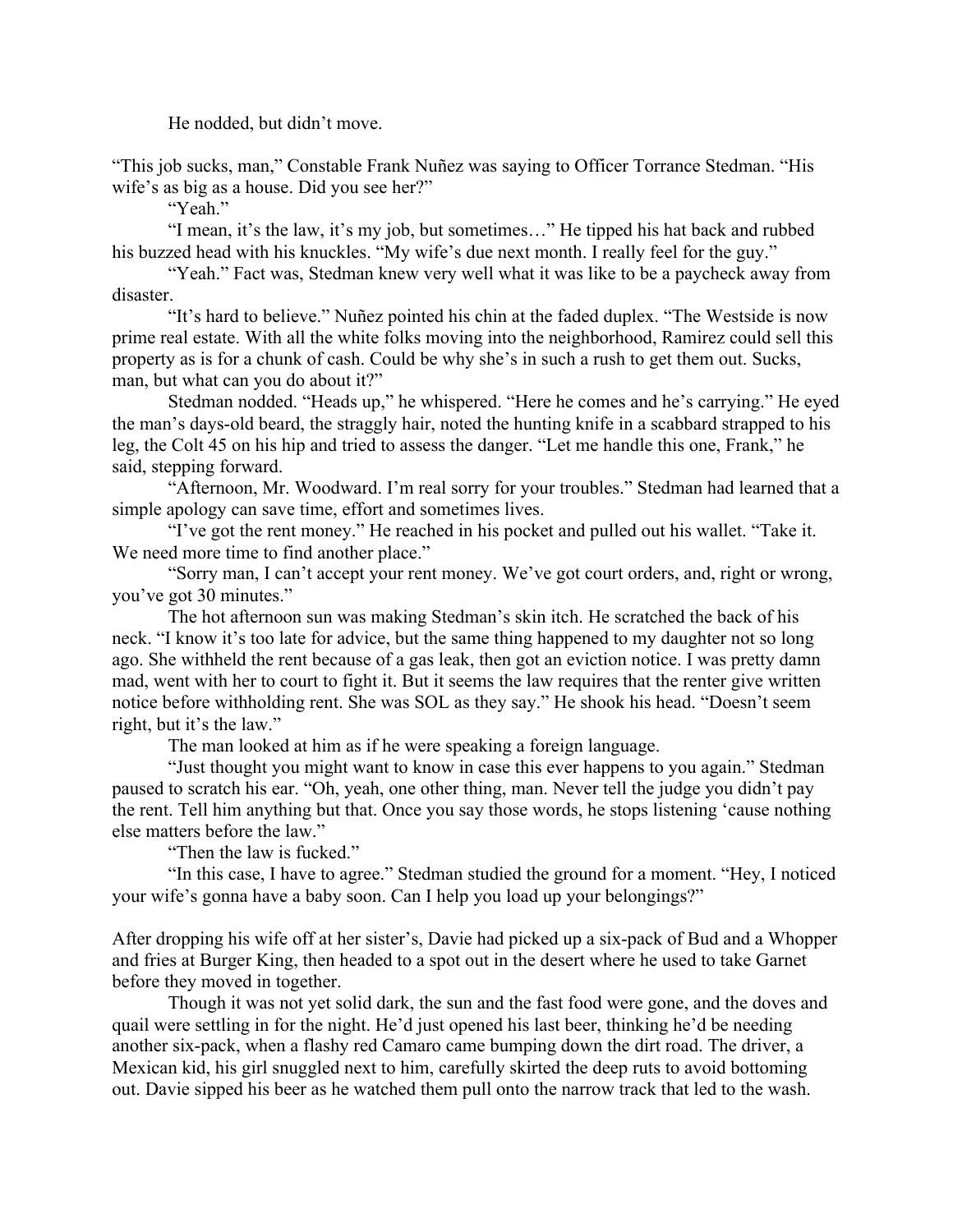He'd been down that track, been down there with Garnet, her and a few others, and knew just what they'd be up to.

Nice car, that Camaro, vintage. Davie wondered what the little wetback did to get the money to buy it. Suddenly furious, he chugged the last of his beer and crushed the can in his fist.

Three women, Pappy, Elaine, and Brittany, were sitting in the shadows beneath the giant bronze statue of Pancho Villa on his rearing stallion. The only thing they had in common was poor prospects, but last summer they'd banded together for safety after the murders of two homeless women.

Pappy and Elaine were seasoned survivors of addiction and abuse. At least for now, Brittany had survived a voice that sometimes urged her to step in front of a SunTran bus. Before she'd been consumed by her singular affliction, Brittany had been an English major at the University of Arizona. It was she who once dubbed them the Weird Sisters, after the three hags in Macbeth. The name had an odd appeal and stuck.

All night the women had been waiting: waiting for the temperature to drop below 90 degrees, waiting for the stores, then the restaurants, then the bars to close, waiting for a bit of quiet and dark to rest in.

When it was as quiet and dark as it was going to get, they ambled, no reason to hurry, to the corner of Pennington and Stone to the public library. They passed a big red metal sculpture – part jungle gym, part Chinese pagoda. Brittany used to think it awkward and out of character for Tucson, but more recently, she had come to appreciate its splash of color. They passed the library itself. To the west of the building was a park-like setting with actual green grass and an assortment of thirsty-looking trees.

Their destination was a pepper tree with a wide canopy that grew in a strip of decomposed granite between two low block walls. It was darker under there and quieter. A sign read "Hummingbird Hollow." Brittany thought it too quaint for the ultramodern building with its concrete planters filled with aloes and cacti – plants one would certainly not find in a cozy hollow – but the sign would capture the imagination of a child. She liked to think that during the day, some mom and her kid might sit on the wall and read in the shade.

Beneath the tree it was darker, cooler, quieter and the ground more forgiving. Pappy, calves bulging below her baggy basketball shorts, began to unload her backpack, Elaine her roller bag. Brittany hesitated a moment to make sure they were not under surveillance, then slipped off her pack. In an orderly fashion they spread their gear next to the wall where it was darkest.

First, they laid out the blankets. Pappy's, a rough wool army surplus, always went on the bottom as insulation. Next was Elaine's worn cotton quilt for a bit of padding. Last was the maroon fleece. According to Brittany, it was a gift from the government for allowing them to implant a computer chip into her brain so that they could monitor her creativity. Just before the first delivery trucks started to clatter down the street, the temperature would fall below eighty. With the humidity at three percent and a bit of breeze, the women would want to pull the soft fleece over their legs.

Pappy, a solidly built woman of middle age, reached into the side pocket of her pack and pulled out a knee sock full of rocks. She could whirl it above her head with force and menace while spewing invectives of such vehemence and originality that she'd never had to hit anyone with it. Even though Elaine wasn't that much younger than her and Brittainy not much younger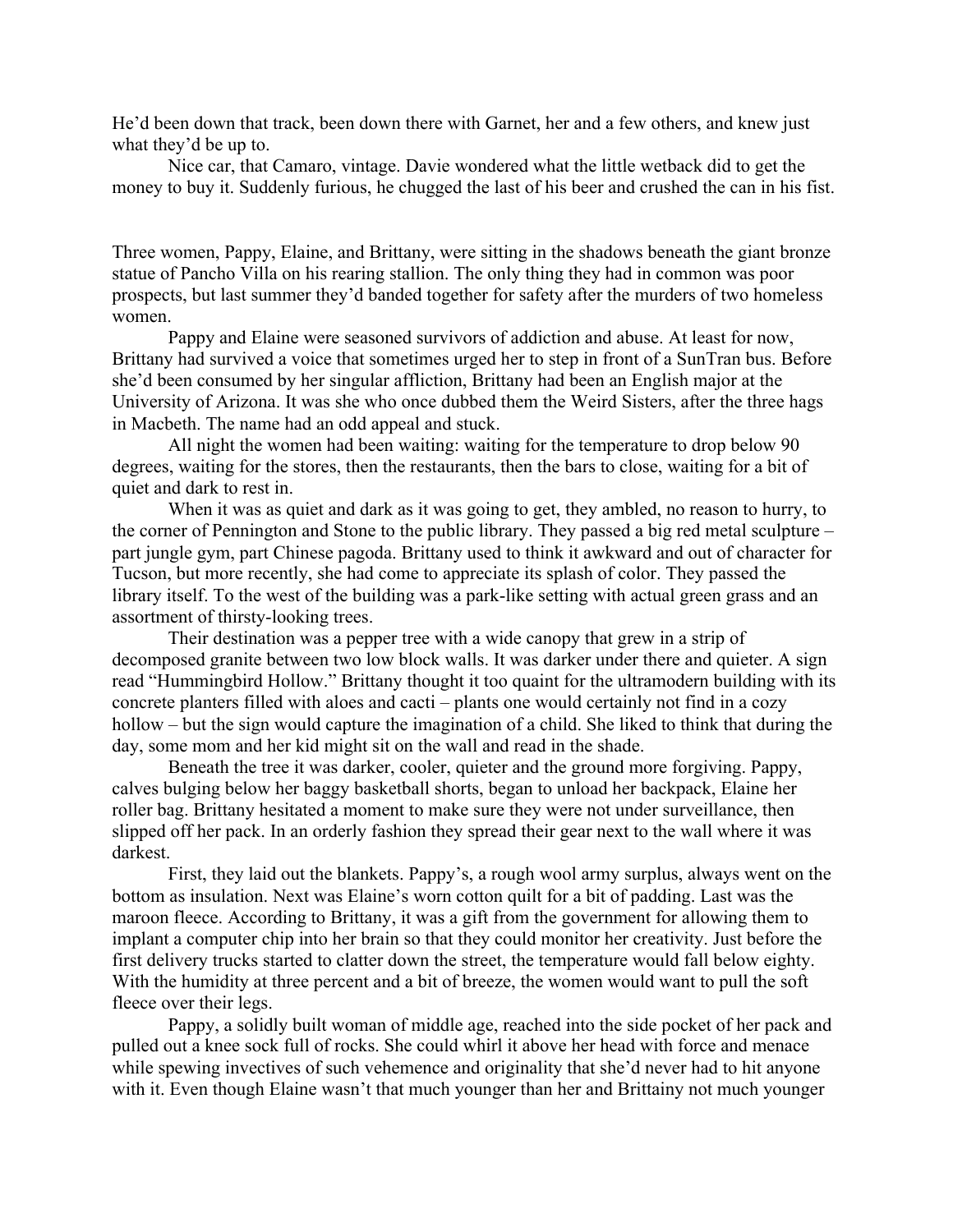than Elaine, Pappy thought of them as *her girls* and felt as protective of them as a mama bobcat of her kits. Pappy put the sock on the ground next to her pack.

Brittany produced a sharp No. 2 pencil with a makeshift hilt of duct tape. Before the voices had begun to compete for her attention, every spring break, while her more stable peers got drunk on the beaches along the Sea of Cortez, she had re-read *The Lord of the Rings* and so dubbed her little weapon Sting. Once Brittany had used it on a would-be rapist. Although she had been aiming for his eye, she was pretty certain that she'd merely provided her attacker with a third nostril – all the better to smell his own shit with, she would sometimes boast. She put the pencil in her pants pocket for easy access, then sat her narrow butt on the wall and listened for approaching footsteps or the crackle of an agent's radio.

Elaine began to braid her hair. Thick and near auburn, it was the last of her beauty. She secured it with a rubber band, then pulled out a single, stiletto-heeled red patent leather shoe. A relic of better times, she figured the heel could be an effective deterrent. She waved the shoe about now. "To keep away the cockroaches," she said, referring to the men who prey upon the homeless. Men who raped them, or bludgeoned them with a baseball bat just to see what was inside their backpacks or perhaps just to see how it felt to bludgeon someone with a baseball bat.

Despite the heat, the women didn't remove a single layer of clothing, not even their shoes. Fight or flight, they needed to be prepared for both. Could be there was someone out there right now, watching and waiting for one of them to go off by herself to pee. Well, they knew better.

When everything was just right, they snugged their packs against the wall and settled down for what was left of the night, each trying to maintain a slice of space between their bodies; it was still so hot. Exhausted, they stared into the branches of the pepper tree, a black filigree against an opaque sky, and waited for sleep to come.

Brittany, who became Brittany the day she ran away from home, some ten years ago, suddenly sat up. "Let he who is without sin, cast the first stone."

"What?" Pappy was clearly annoyed.

"What, what?" asked Brittany.

"You just said something about sin."

Brittany shrugged. "Not me."

Though Pappy was used to Brittany's non sequiturs, pique always affected her like a double espresso. Now she was wide-awake. Her father had been a Bible thumper to the bone. He'd versed her well in sin, so she had an opinion. "My guess is that not even Christ himself could have thrown that stone," she observed. "The deadly sins – sloth, envy, pride, greed, gluttony, wrath and lust – who the hell hasn't sinned?"

"So, what about stealing?" Long ago Brittany had shoplifted a package of bikini panties in assorted florals. "And why should greed, gluttony, sloth, envy, pride, wrath and … what's the last one?"

"Lust," Elaine offered.

"Why are those sins worse than committing murder or rape?"

Now propped on an elbow, Pappy warmed to the topic. "Just think about it." Her tone implied the additional word *stupid.* "The deadlies are at the root of all of other sins."

Brittany chewed that over for a moment. When she'd stolen those panties, she had committed the sin of envy for sure, and probably wrath as well. She'd been very angry at her mother that day.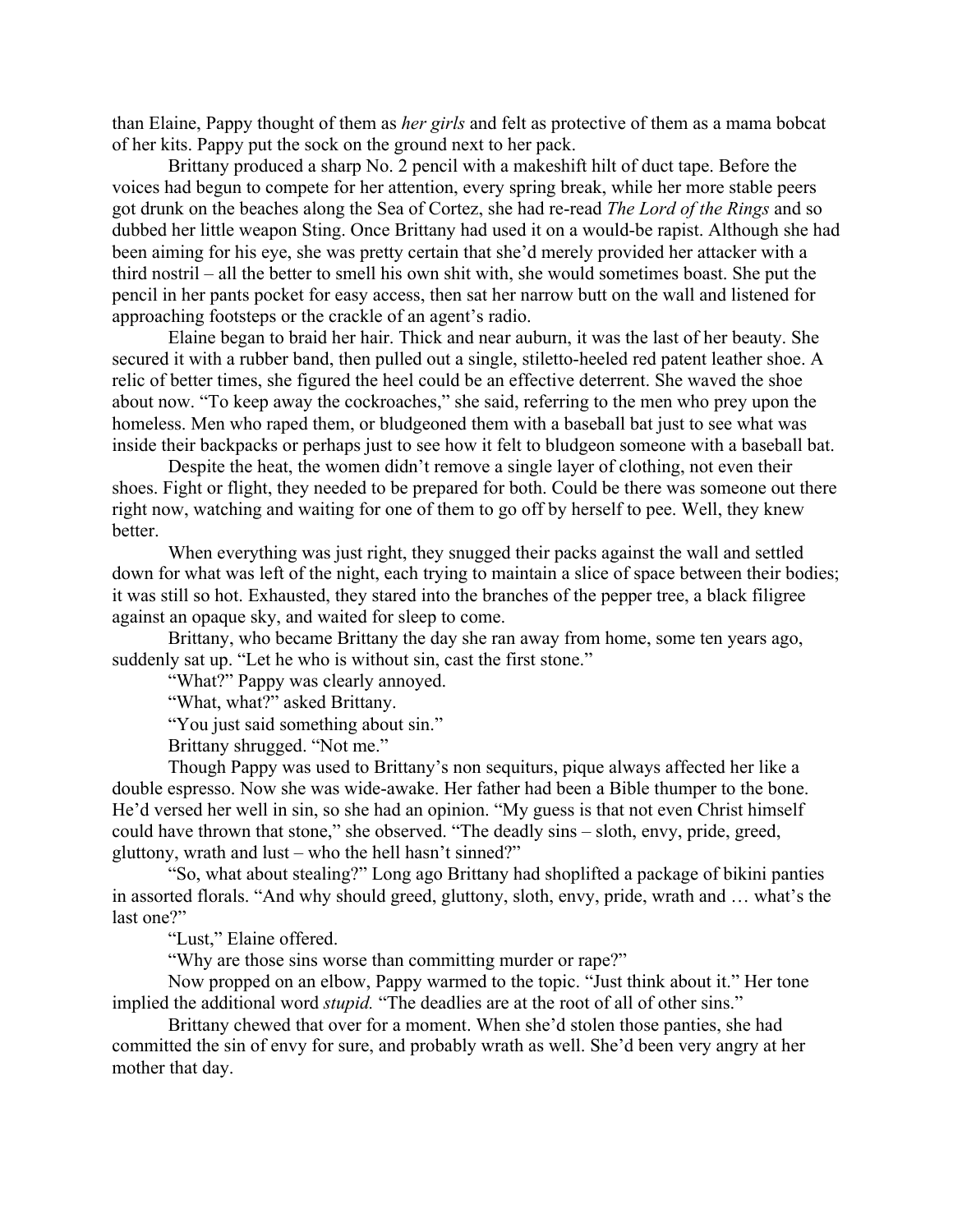"So, nobody's innocent, then." Elaine found a degree of comfort in the notion. In her day, she'd committed so many lustful, greedy, gluttonous acts she could not count them, and though she was the only one with a roller bag, secretly she coveted Brittany's fleece blanket.

As for Pappy, once she lost her temper, good luck finding it again. Pappy was full of wrath and proud of it. Kind of a deadlies two-for-one.

"Is it a sin to make poor choices?" Brittany asked in a near whisper. "People – my mother, social workers, counselors, doctors, politicians and generals – even heads of states have told me I make poor choices."

Pappy hooted. "Politicians and heads of state, no less. I guess they should know. But choice? More like a hand in the middle of your back shoving you towards the edge of a cliff."

"More like a knife at your throat," Brittany added.

"Excuses, excuses," said Elaine. "If you don't accept responsibility for your actions, you'll never—"

"True, but fuck you anyway," Pappy said, though she was no longer angry. It occurred to her that there was really only one sin at the root of every evil in their lives. It wasn't sloth or envy or any of the others; it was poverty. She and Elaine were born and reared in it. Poor Brittany committed the sin of poverty in the midst of the voices, sincere and angry, wheedling, loving and seemingly wise voices that whispered in her ear.

After a few quiet moments, there was a dry fluttering, Brittany's lips gently flapping in sleep. The woman was always the first to fall. Elaine was next. Pappy could tell by the faint whistle with her every exhale.

Pappy leaned back against her pack, counting backward from 100 until she could no longer keep her eyes open – then, coming from a planter, a dry, exhausted squeak. "What the hell?" Her voice was tight with exasperation.

Again, the faint mew. "Sounds like a kitten," Elaine said. She produced a little flashlight from her roller bag and shined it toward the planter. Two eyes reflected the light. She struggled to her feet and peered into the concrete bowl filled with aloes. "Hey baby. Look at you." She extracted a very small, very grimy kitten and held it aloft.

"Holy shit," Pappy whispered. It was almost a prayer. "Is that the only one?"

Elaine scanned the planter with her flashlight. "Looks like it. Poor baby." Elaine stroked the kitten with her index finger. "Where's your mom?"

"It looks like it's going to die," said Pappy.

The women began to search through pockets, zippered compartments and various plastic bags.

Several minutes passed. Pappy threw down two packets of grape jelly and a tiny container of peanut butter squirreled away from this morning's breakfast at the Las Hermanas Women's Hostel. "That's it for me."

Elaine added three packets of non-dairy creamer, two packets of mayo and one of mustard, also compliments of Las Hermanas.

Brittany produced five packets of sugar, two of salt. In silence, they studied the small mound of condiments, absorbing the fact that between the three of them they didn't have enough to keep a kitten alive.

"Well, we can mix the jam and the creamer and add water," Brittany suggested. "Anybody got a little bowl or something?"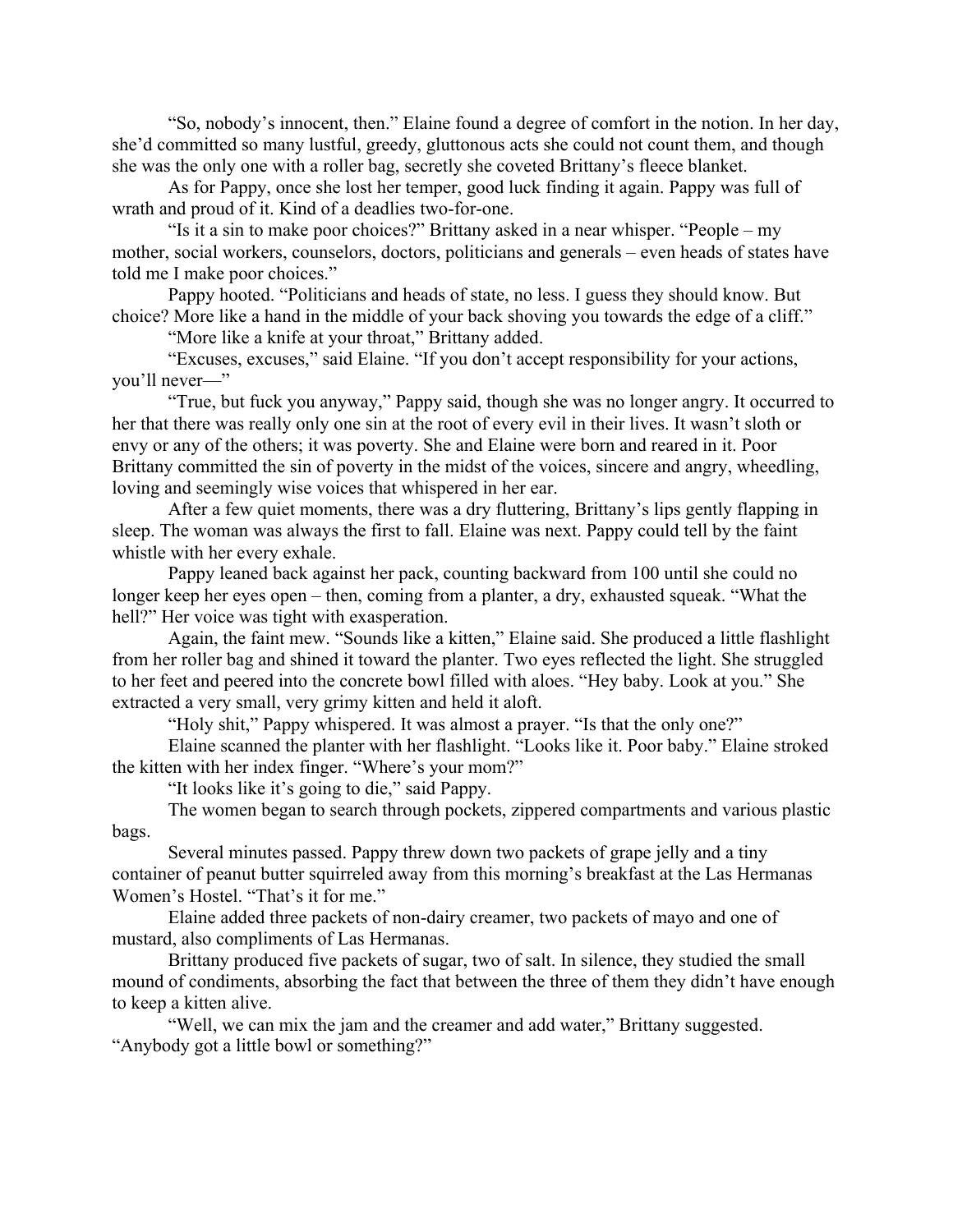"Hang on." Elaine searched through her roller bag once again. "It's in here somewhere." She continued her search, pulling out panties, tampons, toothbrush and paste and a small cake of unused hotel soap. "Aha!" Elaine set a plastic container next to the packets. "For my dentures."

"What dentures?" Pappy snapped.

"I used to have dentures."

"What happened to them?"

"They went with the grocery cart that went with the son of a bitch who stole it."

"So how come the container didn't go with the dentures?"

"Because it was in my pocket holding the joint I was going to share with my thenboyfriend."

"Why weren't you wearing the dentures?"

"They hurt like hell."

"Oh," Pappy said. "Well, just pour a little water in it, why don't you?" She watched as this was accomplished. "Now add the creamer."

"I know. I know," said Elaine. "Don't be so bossy." She added the creamer, then the sugar and a bit of grape jelly, mixed it with her finger, added a little more water then set it before the kitten. For a moment the kitten wobbled forward, then collapsed.

"Put a little on your finger to get it started," Brittany suggested.

Elaine dipped her finger into the mix and offered it to the kitten. No luck.

"Let me try." With her pinky, Elaine scooped up a little jam and held it under the kitten's nose. "Come on, baby. Try this." The kitten didn't even lift its head. "Oh, God. It's going to die."

"Here, give it to me." Pappy reached out for the kitten. "Come to Pappy." Sitting crosslegged she took charge of the kitten, dipping a corner of her tee shirt into the mixture then stuffing it into the kitten's mouth.

"You're going to choke it," Brittany cried.

"Oh, hold your water." Pappy pressed the tee shirt corner a little deeper into the kitten's mouth, and it began to suck.

A man in worn, laceless running shoes, tongues lapping, sat on a concrete bench. His back was resting against the concrete table, arms spread, feet propped on a big roller bag. The bill of his cap was pulled low over his brow. He might have been sleeping. It was late. Most of the homeless men and women camping in Santa Rita Park had already settled into their nests of accumulated debris.

A small figure slipping by not thirty feet from where he sat, drew the man's attention. Last night, and the night before that, he'd watched the boy crawl beneath an oleander hedge like some little animal. He could easily imagine the boy's terror as he hid there in the dirt. Yes, he knew exactly what it was like to hide, fear banging around his ribcage like a trapped squirrel. Used to be that the fear got so bad sometimes he thought he might die from it. Eventually, he'd found ways to manage it.

Tonight, the man had brought a Coke, an orange and little bag of cookies – things that wouldn't spoil in the heat. Later, he would set them down by the hedge, not too close to the boy. He didn't want to scare him.

Gripping the cool dirt that surrounded him in his small brown fists, the boy awoke with a start. So, this is what it is to be dead, he thought and closed his eyes again. His stomach rumbled. All his life he'd heard tales of hungry ghosts. Was he one of those now? Moments later the boy was